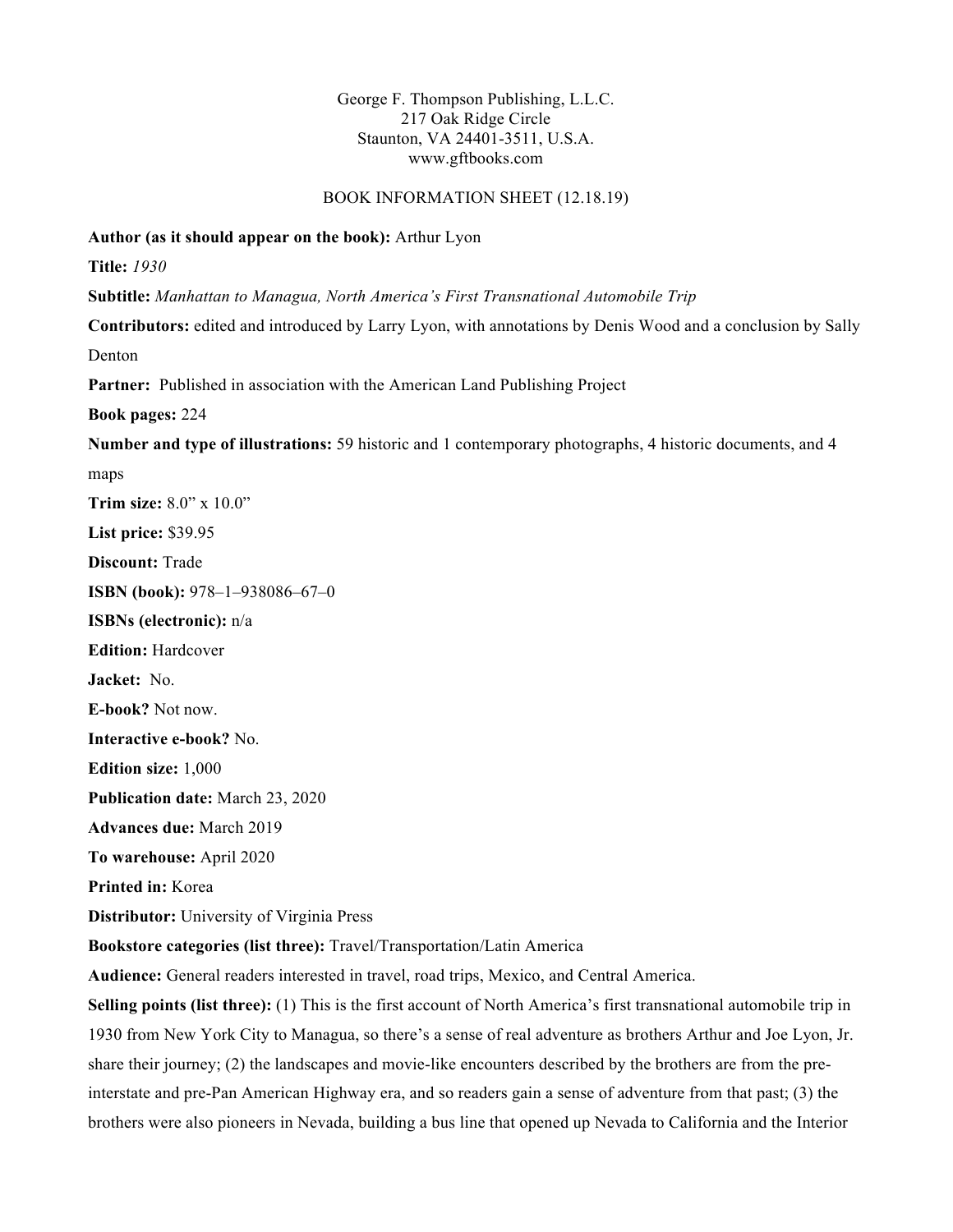West to development and commerce, and so their story will resonate in Nevada, from Las Vegas to Reno. **Tagline:** A gripping account of North America's first transnational automobile trip, from Manhattan to Managua, in 1930! Sure to become an American land classic!

#### **Description of the work:**

Imagine setting out on a road trip in a 1929 Ford Model A Roadster, with the stated goal of traveling from Manhattan to Mexico and Central America, after only a week's worth of preparation. This is exactly what brothers Arthur Lyon (age 25) and Joe Lyon, Jr. (age 21) did on March 23, 1930. They prepared for the trip by purchasing camping gear, studying maps, gathering information about the areas they planned to traverse, getting their passports and credentials in order, mounted in the car's rear seat a fifty-five-gallon oil drum equipped with a gas feed for extra fuel, and divided up the princely sum of \$324 in cash to fund their sojourn. As for their Spanish? Very little (*muy poco*).

The story is replete with movie-like accounts of what the young men faced on their epic journey, including encounters with expatriates, government and military officials, and other characters. In Mexico, where they faced nearly impassible roads, they finally had the car fitted with extra railroad wheels so they could literally ride the rails south. The brothers' 4,562-mile trip ended on May 17, 1930, their fifty-fourth day on the road, after the car suffered mechanical problems and the brothers and car nearly met their fate in the form of an oncoming freight train. Arthur and Joe returned to the U.S. separately, in part by tramp steamer.

The amazing 1930 journey of the young Lyon brothers—the first-ever transnational trip by car in North America—can be seen as the centerpiece of a larger story, of a pair of lives lived out not just as brothers but as partners who sought adventure and careers in the new Automobile Age. To help understand the forces that shaped those lives, the brothers' nephew, Larry Lyon, provides an introduction that chronicles the family's rich history, from a family-owned grist mill in southern Missouri to the small mining towns of Pearl, Idaho, and National, Nevada, to their father's innovative auto-repair business in McDermott, Nevada, the brothers' founding of Nevada's first bus company, their investment in oil and gas exploration, and many other business ventures.

Denis Wood, the renowned geographer, provides annotations to the brothers' journey, highlighting geographic, historical, and current events of the time in the U.S., Mexico, and Central America. In the conclusion, Sally Denton, prize-winning investigative journalist and author, reminds us of how truly unique was the brothers' journey and how it represents Americans' true longing for exploration and adventure. Readers will no doubt appreciate the story as typifying some of the best of our unique American character.

# **Blurbs:**

"The Lyon brothers' journey conjures images of Mark Twain's *Adventures of Huckleberry Finn*, Charles